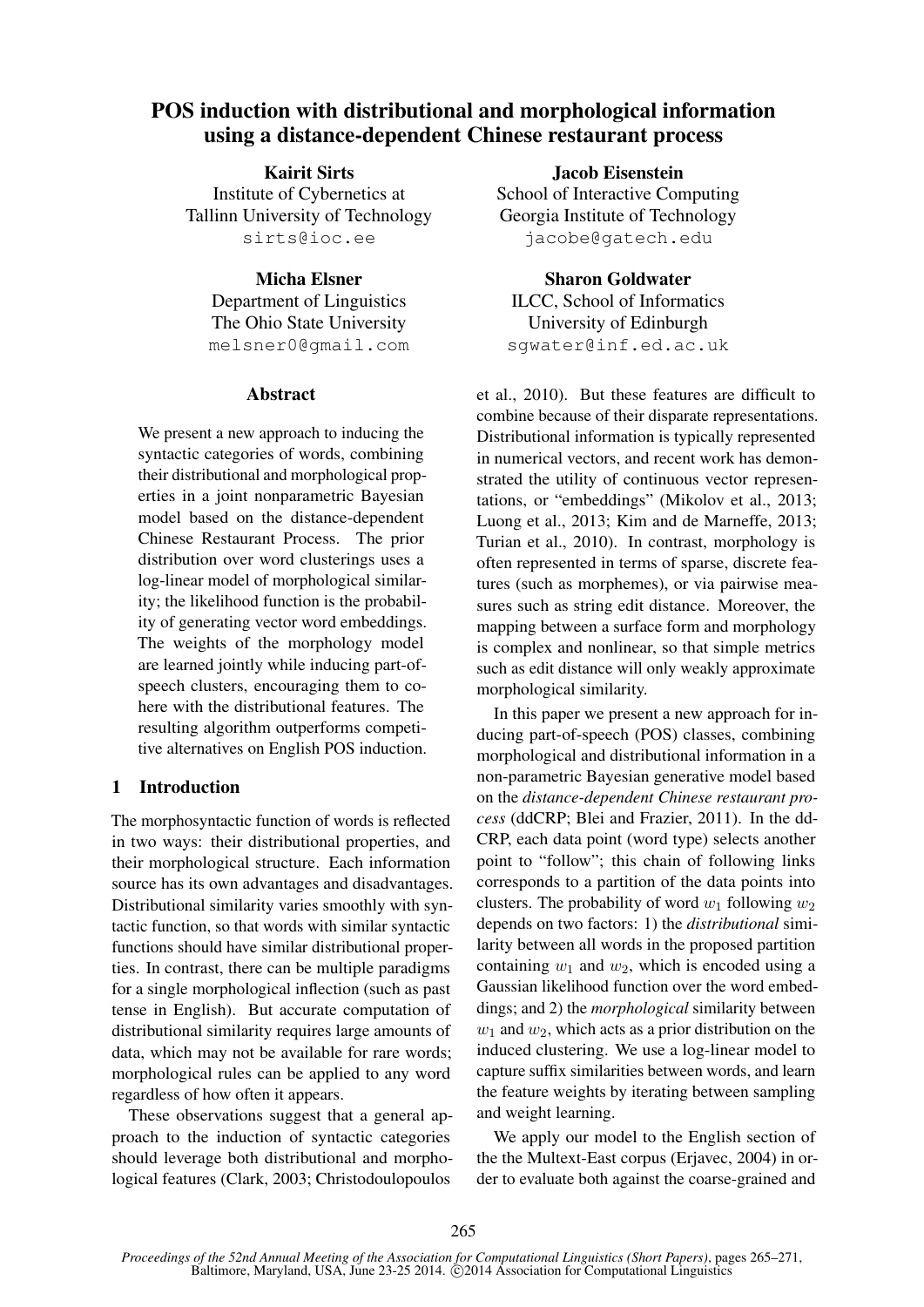fine-grained tags, where the fine-grained tags encode detailed morphological classes. We find that our model effectively combines morphological features with distributional similarity, outperforming comparable alternative approaches.

## 2 Related work

Unsupervised POS tagging has a long history in NLP. This paper focuses on the POS induction problem (i.e., no tag dictionary is available), and here we limit our discussion to very recent systems. A review and comparison of older systems is provided by Christodoulopoulos et al. (2010), who found that imposing a one-tag-per-word-type constraint to reduce model flexibility tended to improve system performance; like other recent systems, we impose that constraint here. Recent work also shows that the combination of morphological and distributional information yields the best results, especially cross-linguistically (Clark, 2003; Berg-Kirkpatrick et al., 2010). Since then, most systems have incorporated morphology in some way, whether as an initial step to obtain prototypes for clusters (Abend et al., 2010), or as features in a generative model (Lee et al., 2010; Christodoulopoulos et al., 2011; Sirts and Alumäe, 2012), or a representation-learning algorithm (Yatbaz et al., 2012). Several of these systems use a small fixed set of orthographic and/or suffix features, sometimes obtained from an unsupervised morphological segmentation system (Abend et al., 2010; Lee et al., 2010; Christodoulopoulos et al., 2011; Yatbaz et al., 2012). Blunsom and Cohn's  $(2011)$  model learns an *n*-gram character model over the words in each cluster; we learn a loglinear model, which can incorporate arbitrary features. Berg-Kirkpatrick et al. (2010) also include a log-linear model of morphology in POS induction, but they use morphology in the likelihood term of a parametric sequence model, thereby encouraging all elements that share a tag to have the same morphological features. In contrast, we use *pairwise morphological similarity* as a prior in a non-parametric clustering model. This means that the membership of a word in a cluster requires only morphological similarity to some other element in the cluster, not to the cluster centroid; which may be more appropriate for languages with multiple morphological paradigms. Another difference is that our non-parametric formulation makes it unnecessary to know the number of tags in advance.

#### 3 Distance-dependent CRP

The ddCRP (Blei and Frazier, 2011) is an extension of the CRP; like the CRP, it defines a distribution over partitions ("table assignments") of data points ("customers"). Whereas in the regular CRP each customer chooses a table with probability proportional to the number of customers already sitting there, in the ddCRP each customer chooses another *customer* to follow, and sits at the same table with that customer. By identifying the connected components in this graph, the ddCRP equivalently defines a prior over clusterings.

If  $c_i$  is the index of the customer followed by customer  $i$ , then the ddCRP prior can be written

$$
P(c_i = j) \propto \begin{cases} f(d_{ij}) & \text{if } i \neq j \\ \alpha & \text{if } i = j, \end{cases}
$$
 (1)

where  $d_{ij}$  is the distance between customers i and j and f is a decay function. A ddCRP is *sequential* if customers can only follow previous customers, i.e.,  $d_{ij} = \infty$  when  $i > j$  and  $f(\infty) = 0$ . In this case, if  $d_{ij} = 1$  for all  $i < j$  then the ddCRP reduces to the CRP.

Separating the distance and decay function makes sense for "natural" distances (e.g., the number of words between word  $i$  and  $j$  in a document, or the time between two events), but they can also be collapsed into a single similarity function. We wish to assign higher similarities to pairs of words that share meaningful suffixes. Because we do not know which suffixes are meaningful *a priori*, we use a maximum entropy model whose features include all suffixes up to length three that are shared by at least one pair of words. Our prior is then:

$$
P(c_i = j | \mathbf{w}, \alpha) \propto \begin{cases} e^{\mathbf{w}^\mathsf{T} \mathbf{g}(i,j)} & \text{if } i \neq j \\ \alpha & \text{if } i = j, \end{cases} \tag{2}
$$

where  $g_s(i, j)$  is 1 if suffix s is shared by ith and jth words, and 0 otherwise.

We can create an infinite mixture model by combining the ddCRP prior with a likelihood function defining the probability of the data given the cluster assignments. Since we are using continuous-valued vectors (word embeddings) to represent the distributional characteristics of words, we use a multivariate Gaussian likelihood. We will marginalize over the mean  $\mu$  and covariance  $\Sigma$  of each cluster, which in turn are drawn from Gaussian and inverse-Wishart (IW) priors respectively:

$$
\Sigma \sim IW(\nu_0, \Lambda_0) \qquad \mu \sim \mathcal{N}(\mu_0, \Sigma/_{\kappa_0}) \tag{3}
$$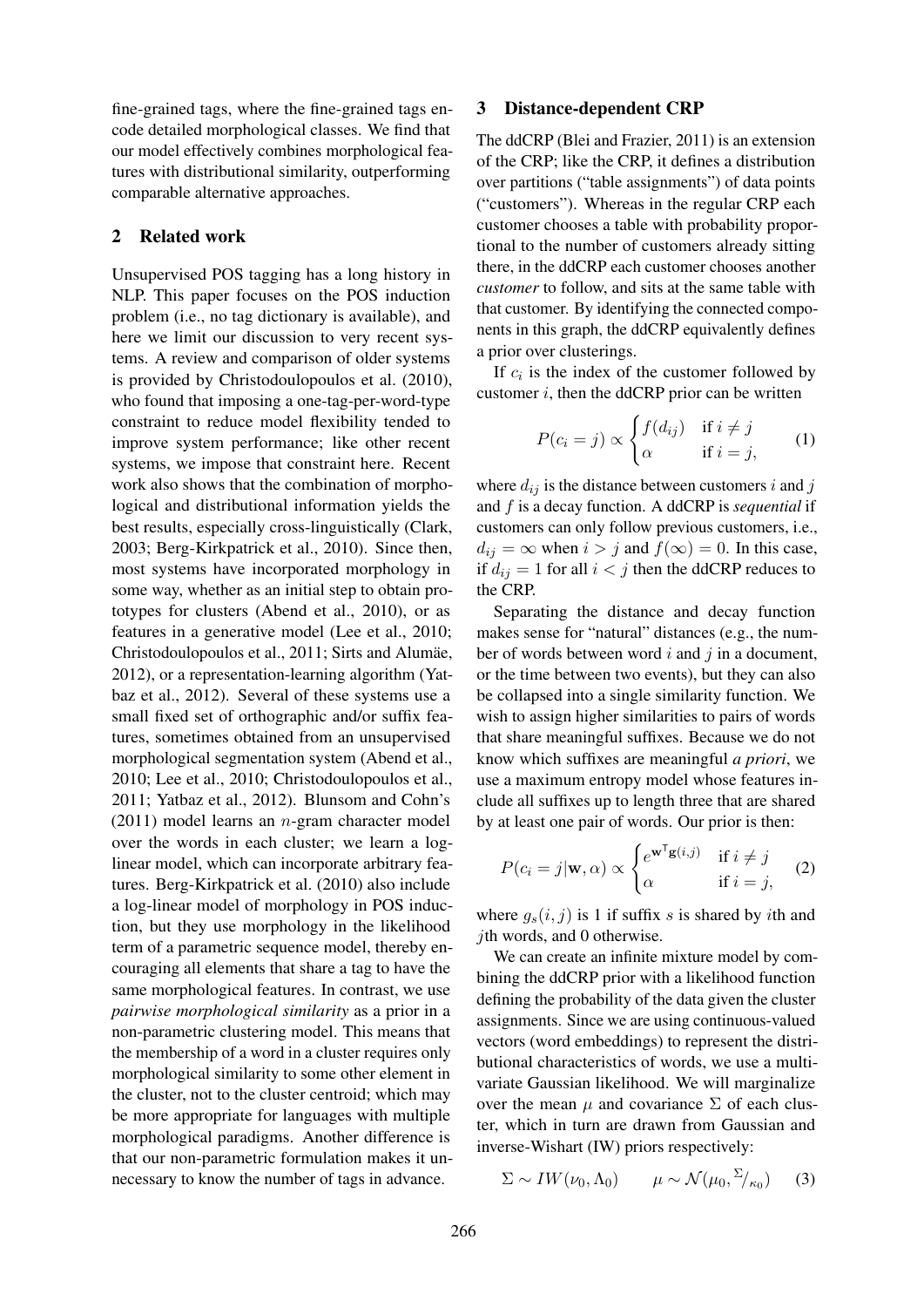The full model is then:

$$
P(\mathbf{X}, \mathbf{c}, \boldsymbol{\mu}, \boldsymbol{\Sigma} | \boldsymbol{\Theta}, \mathbf{w}, \alpha) \tag{4}
$$
  
= 
$$
\prod_{k=1}^{K} P(\Sigma_k | \boldsymbol{\Theta}) p(\mu_k | \Sigma_k, \boldsymbol{\Theta})
$$
  

$$
\times \prod_{i=1}^{n} (P(c_i | \mathbf{w}, \alpha) P(\mathbf{x}_i | \mu_{z_i}, \Sigma_{z_i})),
$$

where  $\Theta$  are the hyperparameters for  $(\mu, \Sigma)$  and  $z_i$ is the (implicit) cluster assignment of the ith word  $x_i$ . With a CRP prior, this model would be an infinite Gaussian mixture model (IGMM; Rasmussen, 2000), and we will use the IGMM as a baseline.

#### 4 Inference

The Gibbs sampler for the ddCRP integrates over the Gaussian parameters, sampling only follower variables. At each step, the follower link  $c_i$  for a single customer  $i$  is sampled, which can implicitly shift the entire block of n customers fol(i) who follow i into a new cluster. Since we marginalize over the cluster parameters, computing  $P(c_i = j)$  requires computing the likelihood  $P(fol(i), X<sub>i</sub> | \Theta)$ , where  $X_i$  are the k customers already clustered with  $j$ . However, if we do *not* merge  $fol(i)$ with  $X_j$ , then we have  $P(X_j | \Theta)$  in the overall joint probability. Therefore, we can decompose  $P(fol(i), \mathbf{X}_i | \Theta) = P(fol(i) | \mathbf{X}_i, \Theta) P(\mathbf{X}_i | \Theta)$  and need only compute the change in likelihood due to merging in fol $(i)!$ :

$$
P(\text{fol}(i)|\mathbf{X}_j, \Theta) = \pi^{-nd/2} \frac{\kappa_k^{d/2} |\Lambda_k|^{\nu_k/2}}{\kappa_{n+k}^{d/2} |\Lambda_{n+k}|^{\nu_{n+k}/2}} \times \prod_{i=1}^d \frac{\Gamma\left(\frac{\nu_{n+k}+1-i}{2}\right)}{\Gamma\left(\frac{\nu_k+1-i}{2}\right)},\tag{5}
$$

where the hyperparameters are updated as  $\kappa_n =$  $\kappa_0 + n$ ,  $\nu_n = \nu_0 + n$ , and

$$
\mu_n = \frac{\kappa_0 \mu_0 + \bar{x}}{\kappa_0 + n} \tag{6}
$$

$$
\Lambda_n = \Lambda_0 + Q + \kappa_0 \mu_0 \mu_0^T - \kappa_n \mu_n \mu_n^T, \qquad (7)
$$

where  $Q = \sum_{i=1}^{n} \mathbf{x}_i \mathbf{x}_i^T$ .

Combining this likelihood term with the prior, the probability of customer  $i$  following  $j$  is

$$
P(c_i = j | \mathbf{X}_{i} \Theta, \mathbf{w}, \alpha)
$$
  
 
$$
\propto P(\text{fol}(i) | \mathbf{X}_{j}, \Theta) P(c_i = j | \mathbf{w}, \alpha).
$$
 (8)

Our non-sequential ddCRP introduces cycles into the follower structure, which are handled in the sampler as described by Socher et al. (2011). Also, the block of customers being moved around can potentially be very large, which makes it easy for the likelihood term to swamp the prior. In practice we found that introducing an additional parameter  $a$ (used to exponentiate the prior) improved results although we report results without this exponent as well. This technique was also used by Titov and Klementiev (2012) and Elsner et al. (2012).

Inference also includes optimizing the feature weights for the log-linear model in the ddCRP prior (Titov and Klementiev, 2012). We interleave L-BFGS optimization within sampling, as in Monte Carlo Expectation-Maximization (Wei and Tanner, 1990). We do not apply the exponentiation parameter a when training the weights because this procedure affects the follower structure only, and we do not have to worry about the magnitude of the likelihood. Before the first iteration we initialize the follower structure: for each word, we choose randomly a word to follow from amongst those with the longest shared suffix of up to 3 characters. The number of clusters starts around 750, but decreases substantially after the first sampling iteration.

#### 5 Experiments

Data For our experiments we used the English word embeddings from the Polyglot project (Al-Rfou' et al.,  $2013$ <sup>2</sup>, which provides embeddings trained on Wikipedia texts for 100,000 of the most frequent words in many languages.

We evaluate on the English part of the Multext-East (MTE) corpus (Erjavec, 2004), which provides both coarse-grained and fine-grained POS labels for the text of Orwell's "1984". Coarse labels consist of 11 main word classes, while the fine-grained tags (104 for English) are sequences of detailed morphological attributes. Some of these attributes are not well-attested in English (e.g. gender) and some are mostly distinguishable via semantic analysis (e.g. 1st and 2nd person verbs). Many tags are assigned only to one or a few words. Scores for the fine-grained tags will be lower for these reasons, but we argue below that they are still informative.

Since Wikipedia and MTE are from different domains their lexicons do not fully overlap; we

<sup>1</sup>http://www.stats.ox.ac.uk/˜teh/research/notes/GaussianInverseWishart.pdf

<sup>&</sup>lt;sup>2</sup>https://sites.google.com/site/rmyeid/ projects/polyglot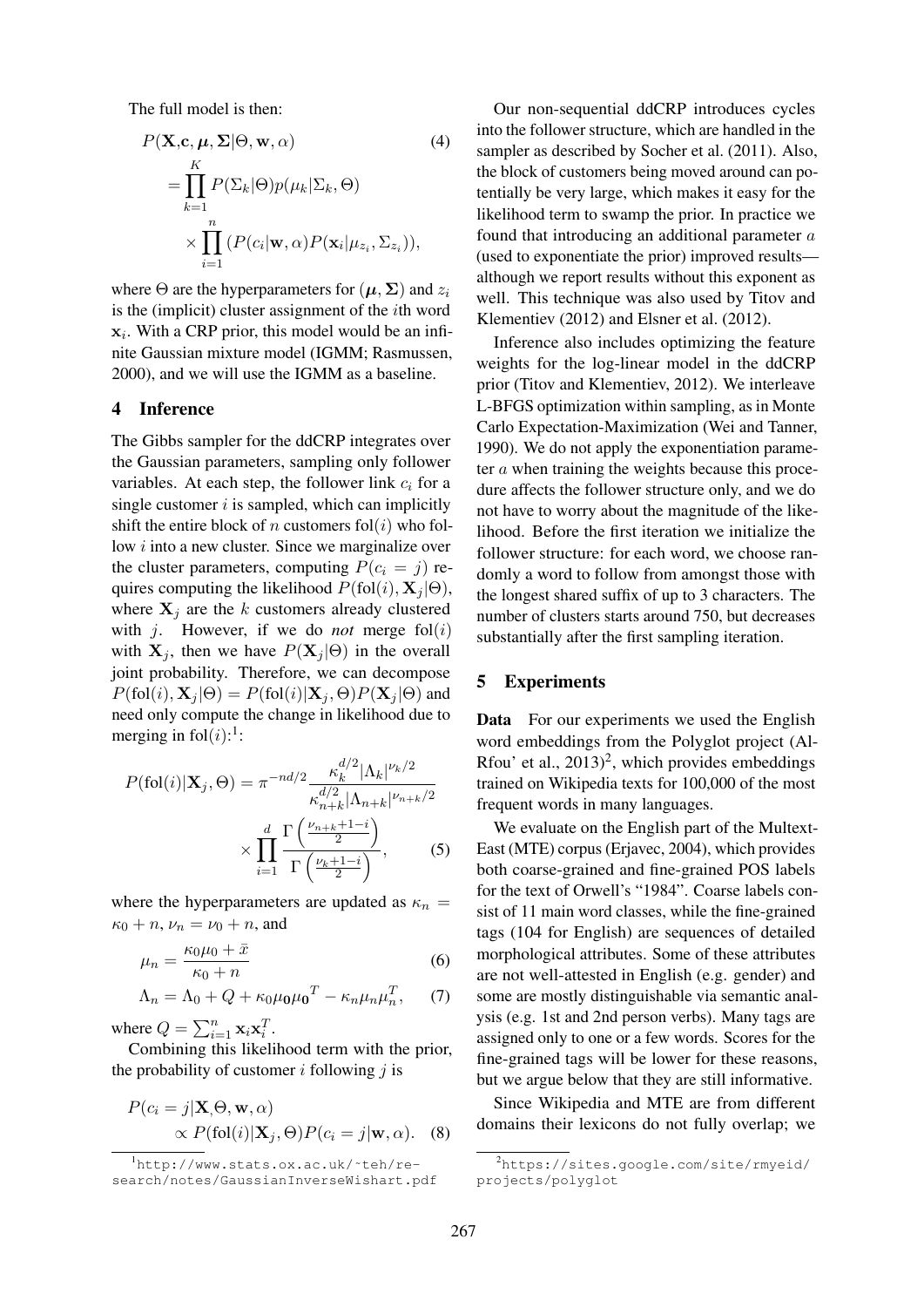| Wikipedia tokens          | 1843M |
|---------------------------|-------|
| Multext-East tokens       | 118K  |
| Multext-East types        | 9193  |
| Multext-East & Wiki types | 7540  |

Table 1: Statistics for the English Polyglot word embeddings and English part of MTE: number of Wikipedia tokens used to train the embeddings, number of tokens/types in MTE, and number of types shared by both datasets.

take the intersection of these two sets for training and evaluation. Table 1 shows corpus statistics.

Evaluation With a few exceptions (Biemann, 2006; Van Gael et al., 2009), POS induction systems normally require the user to specify the number of desired clusters, and the systems are evaluated with that number set to the number of tags in the gold standard. For corpora such as MTE with both fine-grained and coarse-grained tages, previous evaluations have scored against the coarsegrained tags. Though coarse-grained tags have their place (Petrov et al., 2012), in many cases the distributional and morphological distinctions between words are more closely aligned with the fine-grained tagsets, which typically distinguish between verb tenses, noun number and gender, and adjectival scale (comparative, superlative, etc.), so we feel that the evaluation against fine-grained tagset is more relevant here. For better comparison with previous work, we also evaluate against the coarse-grained tags; however, these numbers are not strictly comparable to other scores reported on MTE because we are only able to train and evaluate on the subset of words that also have Polyglot embeddings. To provide some measure of the difficulty of the task, we report baseline scores using K-means clustering, which is relatively strong baseline in this task (Christodoulopoulos et al., 2011).

There are several measures commonly used for unsupervised POS induction. We report greedy one-to-one mapping accuracy (1-1) (Haghighi and Klein, 2006) and the information-theoretic score Vmeasure (V-m), which also varies from 0 to 100% (Rosenberg and Hirschberg, 2007). In previous work it has been common to also report many-toone (m-1) mapping but this measure is particularly sensitive to the number of induced clusters (more clusters yield higher scores), which is variable for our models. V-m can be somewhat sensitive to the number of clusters (Reichart and Rappoport, 2009) but much less so than m-1 (Christodoulopoulos et al., 2010). With different number of induced and gold standard clusters the 1-1 measure suffers because some induced clusters cannot be mapped to gold clusters or vice versa. However, almost half the gold standard clusters in MTE contain just a few words and we do not expect our model to be able to learn them anyway, so the 1-1 measure is still useful for telling us how well the model learns the bigger and more distinguishable classes.

In unsupervised POS induction it is standard to report accuracy on tokens even when the model itself works on types. Here we report also type-based measures because these can reveal differences in model behavior even when token-based measures are similar.

Experimental setup For baselines we use Kmeans and the IGMM, which both only learn from the word embeddings. The CRP prior in the IGMM has one hyperparameter (the concentration parameter  $\alpha$ ); we report results for  $\alpha = 5$  and 20. Both the IGMM and ddCRP have four hyperparameters controlling the prior over the Gaussian cluster parameters:  $\Lambda_0$ ,  $\mu_0$ ,  $\nu_0$  and  $\kappa_0$ . We set the prior scale matrix  $\Lambda_0$  by using the average covariance from a K-means run with  $K = 200$ . When setting the average covariance as the expected value of the IW distribution the suitable scale matrix can be computed as  $\Lambda_0 = E[X](\nu_0 - d - 1)$ , where  $\nu_0$  is the prior degrees of freedom (which we set to  $d + 10$ ) and  $d$  is the data dimensionality (64 for the Polyglot embeddings). We set the prior mean  $\mu_0$  equal to the sample mean of the data and  $\kappa_0$  to 0.01.

We experiment with three different priors for the ddCRP model. All our ddCRP models are nonsequential (Socher et al., 2011), allowing cycles to be formed. The simplest model, *ddCRP uniform*, uses a uniform prior that sets the distance between any two words equal to one.<sup>3</sup> The second model, *ddCRP learned*, uses the log-linear prior with weights learned between each two Gibbs iterations as explained in section 4. The final model,  $ddCRP$  exp, adds the prior exponentiation. The  $\alpha$ parameter for the ddCRP is set to 1 in all experiments. For *ddCRP exp*, we report results with the exponent a set to 5.

Results and discussion Table 2 presents all results. Each number is an average of 5 experiments

<sup>&</sup>lt;sup>3</sup>In the sequential case this model would be equivalent to the IGMM (Blei and Frazier, 2011). Due to the nonsequentiality this equivalence does not hold, but we do expect to see similar results to the IGMM.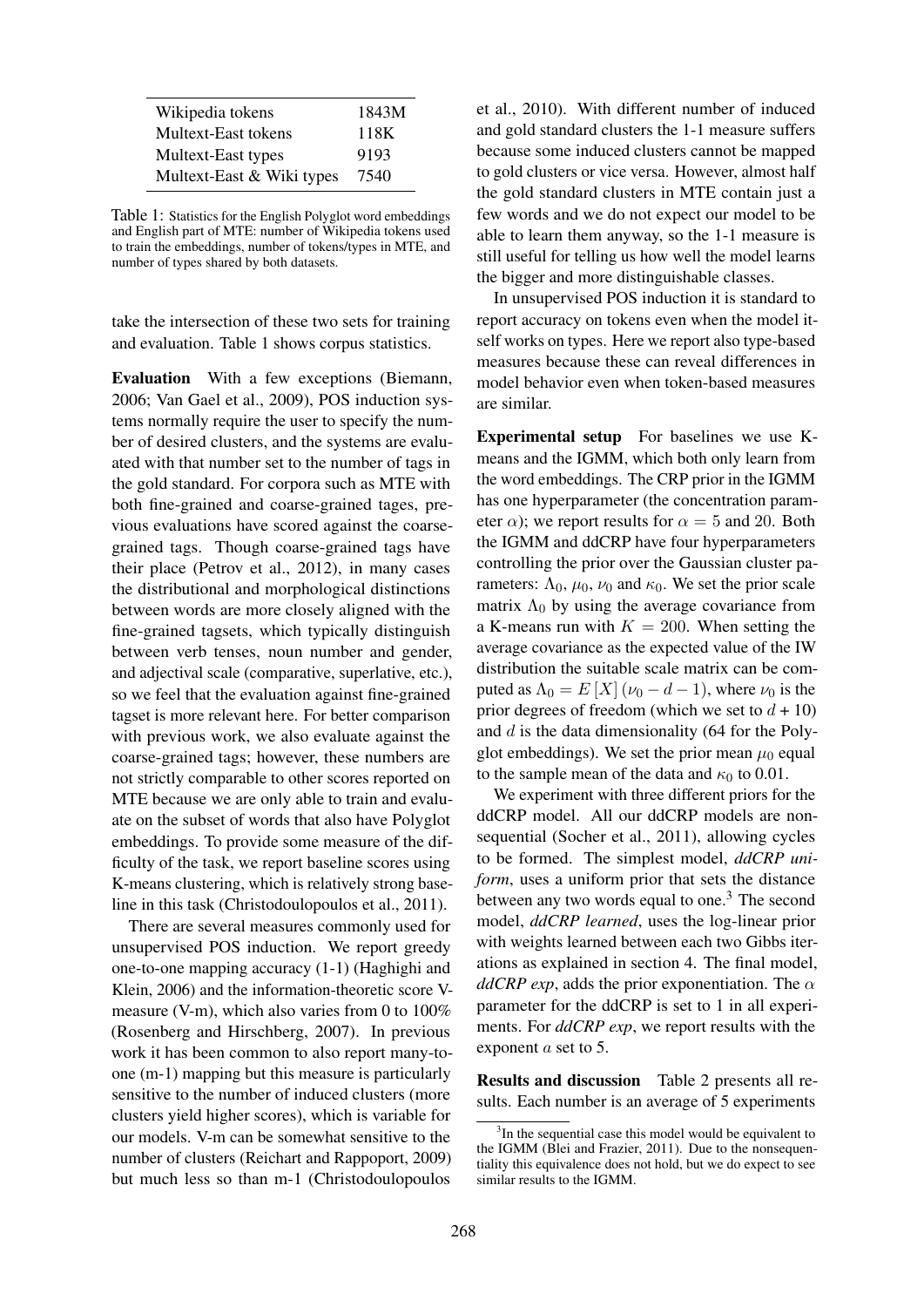|                     |               | <b>Fine types</b> |           | <b>Fine tokens</b> |             | <b>Coarse tokens</b> |             |
|---------------------|---------------|-------------------|-----------|--------------------|-------------|----------------------|-------------|
| Model               | K             | Model             | K-means   | Model              | K-means     | Model                | K-means     |
| K-means             | $104$ or $11$ | 16.1 / 47.3       |           | 39.2 / 62.0        |             | 44.4 / 45.5          |             |
| IGMM, $\alpha = 5$  | 55.6          | 41.0/45.9         | 23.1/49.5 | 48.0/64.8          | 37.2/61.0   | 48.3/58.3            | 40.8 / 55.0 |
| IGMM, $\alpha = 20$ | 121.2         | 35.0/47.1         | 14.7/46.9 | 50.6/67.8          | 44.7/65.5   | 48.7/60.0            | 48.3/57.9   |
| ddCRP uniform       | 80.4          | 50.5/52.9         | 18.6/48.2 | 52.4/68.7          | 35.1/60.3   | 52.1/62.2            | 40.3 / 54.2 |
| ddCRP learned       | 89.6          | 50.1/55.1         | 17.6/48.0 | 51.1/69.7          | 39.0/63.2   | 48.9/62.0            | 41.1 / 55.1 |
| ddCRP exp, $a = 5$  | 47.2          | 64.0/60.3         | 25.0/50.3 | 55.1/66.4          | 33.0 / 59.1 | 47.8 / 55.1          | 36.9/53.1   |

Table 2: Results of baseline and ddCRP models evaluated on word types and tokens using fine-grained tags, and on tokens using coarse-grained tags. For each model we present the number of induced clusters K (or fixed K for K-means) and  $1-1$  / V-m scores. The second column under each evaluation setting gives the scores for K-means with  $K$  equal to the number of clusters induced by the model in that row.

with different random initializations. For each evaluation setting we provide two sets of scores—first are the 1-1 and V-m scores for the given model, second are the comparable scores for K-means run with the same number of clusters as induced by the non-parametric model.

These results show that all non-parametric models perform better than K-means, which is a strong baseline in this task (Christodoulopoulos et al., 2011). The poor performace of K-means can be explained by the fact that it tends to find clusters of relatively equal size, although the POS clusters are rarely of similar size. The common noun singular class is by far the largest in English, containing roughly a quarter of the word types. Nonparametric models are able to produce cluster of different sizes when the evidence indicates so, and this is clearly the case here.

From the token-based evaluation it is hard to say which IGMM hyperparameter value is better even though the number of clusters induced differs by a factor of 2. The type-base evaluation, however, clearly prefers the smaller value with fewer clusters. Similar effects can be seen when comparing IGMM and ddCRP uniform. We expected these two models perform on the same level, and their token-based scores are similar, but on the typebased evaluation the ddCRP is clearly superior. The difference could be due to the non-sequentiality, or becuase the samplers are different—IGMM enabling resampling only one item at a time, ddCRP performing blocked sampling.

Further we can see that the ddCRP uniform and learned perform roughly the same. Although the prior in those models is different they work mainly using the the likelihood. The ddCRP with learned prior does produce nice follower structures within each cluster but the prior is in general too weak compared to the likelihood to influence the clustering decisions. Exponentiating the prior reduces the

number of induced clusters and improves results, as it can change the cluster assignment for some words where the likelihood strongly prefers one cluster but the prior clearly indicates another.

The last column shows the token-based evaluation against the coarse-grained tagset. This is the most common evaluation framework used previously in the literature. Although our scores are not directly comparable with the previous results, our V-m scores are similar to the best published 60.5 (Christodoulopoulos et al., 2010) and 66.7 (Sirts and Alumäe, 2012).

In preliminary experiments, we found that directly applying the best-performing English model to other languages is not effective. Different languages may require different parametrizations of the model. Further study is also needed to verify that word embeddings effectively capture syntax across languages, and to determine the amount of unlabeled text necessary to learn good embeddings.

# 6 Conclusion

This paper demonstrates that morphology and distributional features can be combined in a flexible, joint probabilistic model, using the distancedependent Chinese Restaurant Process. A key advantage of this framework is the ability to include arbitrary features in the prior distribution. Future work may exploit this advantage more thoroughly: for example, by using features that incorporate prior knowledge of the language's morphological structure. Another important goal is the evaluation of this method on languages beyond English.

Acknowledgments: KS was supported by the Tiger University program of the Estonian Information Technology Foundation for Education. JE was supported by a visiting fellowship from the Scottish Informatics & Computer Science Alliance. We thank the reviewers for their helpful feedback.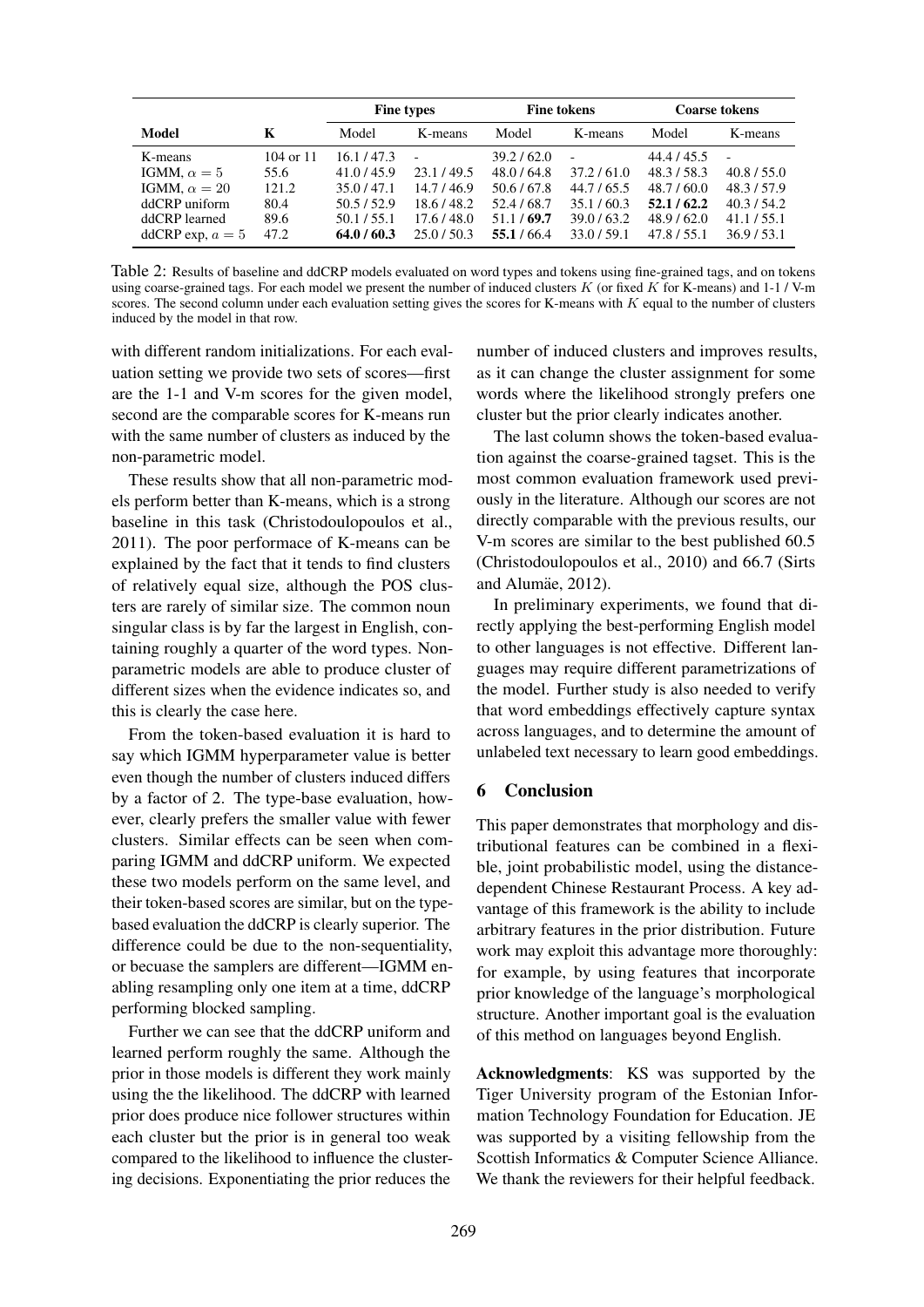#### References

- Omri Abend, Roi Reichart, and Ari Rappoport. 2010. Improved unsupervised pos induction through prototype discovery. In *Proceedings of the 48th Annual Meeting of the Association of Computational Linguistics*, pages 1298–1307.
- Rami Al-Rfou', Bryan Perozzi, and Steven Skiena. 2013. Polyglot: Distributed word representations for multilingual nlp. In *Proceedings of the Thirteenth Annual Conference on Natural Language Learning*, pages 183–192, Sofia, Bulgaria. Association for Computational Linguistics.
- Taylor Berg-Kirkpatrick, Alexandre B. Côté, John DeNero, and Dan Klein. 2010. Painless unsupervised learning with features. In *Proceedings of Human Language Technologies: The Conference of the North American Chapter of the Association for Computational Linguistics*, pages 582–590.
- Chris Biemann. 2006. Unsupervised part-of-speech tagging employing efficient graph clustering. In *Proceedings of the 21st International Conference on Computational Linguistics and 44th Annual Meeting of the Association for Computational Linguistics*, pages 7–12.
- David M Blei and Peter I Frazier. 2011. Distance dependent chinese restaurant processes. *Journal of Machine Learning Research*, 12:2461–2488.
- Phil Blunsom and Trevor Cohn. 2011. A hierarchical pitman-yor process hmm for unsupervised part of speech induction. In *Proceedings of the 49th Annual Meeting of the Association of Computational Linguistics*, pages 865–874.
- Christos Christodoulopoulos, Sharon Goldwater, and Mark Steedman. 2010. Two decades of unsupervised POS induction: How far have we come? In *Proceedings of the Conference on Empirical Methods in Natural Language Processing*.
- Christos Christodoulopoulos, Sharon Goldwater, and Mark Steedman. 2011. A Bayesian mixture model for part-of-speech induction using multiple features. In *Proceedings of the Conference on Empirical Methods in Natural Language Processing*.
- Alexander Clark. 2003. Combining distributional and morphological information for part of speech induction. In *Proceedings of the European chapter of the ACL*.
- Micha Elsner, Sharon Goldwater, and Jacob Eisenstein. 2012. Bootstrapping a unified model of lexical and phonetic acquisition. In *Proceedings of the 50th Annual Meeting of the Association of Computational Linguistics*.
- Tomaž Erjavec. 2004. MULTEXT-East version 3: Multilingual morphosyntactic specifications, lexicons and corpora. In *LREC*.
- A. Haghighi and D. Klein. 2006. Prototype-driven learning for sequence models. In *Proceedings of the Human Language Technology Conference of the North American Chapter of the Association for Computational Linguistics*.
- Joo-Kyung Kim and Marie-Catherine de Marneffe. 2013. Deriving adjectival scales from continuous space word representations. In *Proceedings of the Conference on Empirical Methods in Natural Language Processing*.
- Yoong Keok Lee, Aria Haghighi, and Regina Barzilay. 2010. Simple type-level unsupervised pos tagging. In *Proceedings of the Conference on Empirical Methods in Natural Language Processing*, pages 853–861.
- Minh-Thang Luong, Richard Socher, and Christopher D Manning. 2013. Better word representations with recursive neural networks for morphology. In *Proceedings of the Thirteenth Annual Conference on Natural Language Learning*.
- Tomas Mikolov, Wen-tau Yih, and Geoffrey Zweig. 2013. Linguistic regularities in continuous space word representations. In *Proceedings of Human Language Technologies: The Conference of the North American Chapter of the Association for Computational Linguistics*, pages 746–751.
- Slav Petrov, Dipanjan Das, and Ryan McDonald. 2012. A universal part-of-speech tagset. In *Proceedings of LREC*, May.
- Carl Rasmussen. 2000. The infinite Gaussian mixture model. In *Advances in Neural Information Processing Systems 12*, Cambridge, MA. MIT Press.
- Roi Reichart and Ari Rappoport. 2009. The nvi clustering evaluation measure. In *Proceedings of the Ninth Annual Conference on Natural Language Learning*, pages 165–173.
- A. Rosenberg and J. Hirschberg. 2007. V-measure: A conditional entropy-based external cluster evaluation measure. In *Proceedings of the Joint Conference on Empirical Methods in Natural Language Processing and Computational Natural Language Learning*, pages 410–42.
- Kairit Sirts and Tanel Alumäe. 2012. A hierarchical Dirichlet process model for joint part-of-speech and morphology induction. In *Proceedings of Human Language Technologies: The Conference of the North American Chapter of the Association for Computational Linguistics*, pages 407–416.
- Richard Socher, Andrew L Maas, and Christopher D Manning. 2011. Spectral chinese restaurant processes: Nonparametric clustering based on similarities. In *Proceedings of the Fifteenth International Conference on Artificial Intelligence and Statistics*, pages 698–706.